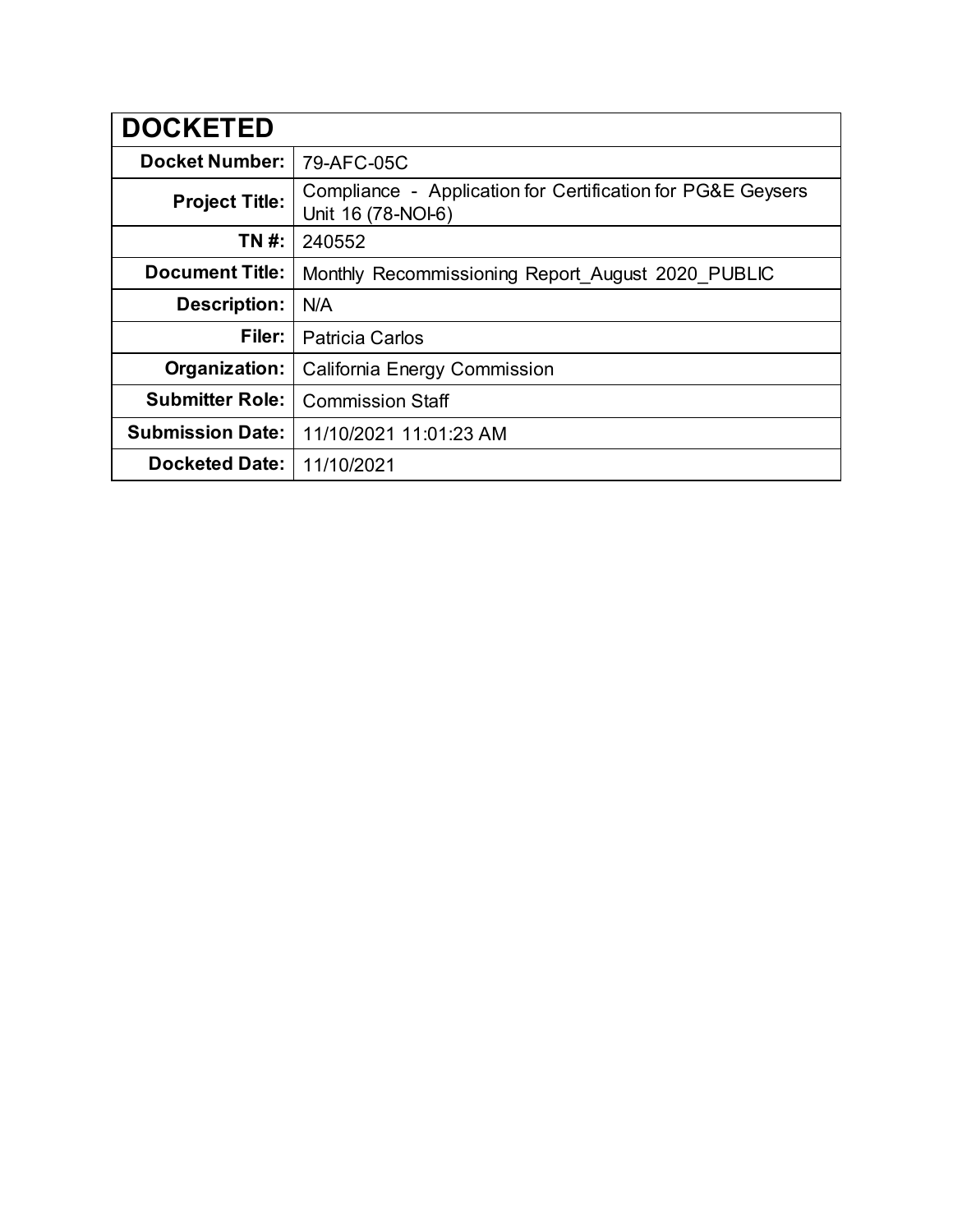# **Geysers Power Company, LLC**

**Unit 3 (80-AFC-01C) Unit 16 (79-AFC-05C) Unit 17 (79-AFC-01C) Unit 18 (79-AFC-03C) Unit 19 (81-AFC-01C) Unit 20 (82-AFC-01C)** 

# **Recommissioning Activity Report for August 2020 And Confidential Appendices**

#### **Submitted September 10, 2020**

In response to Energy Commission Staff's request, and as part of Geysers Power Company's ("GPC") ongoing efforts to keep the Energy Commission informed of fire system recommissioning at the Geysers, GPC is providing this report summarizing the recommissioning activities at Sonoma (Unit 3), Quicksilver (Unit 16), Lakeview (Unit 17), Socrates (Unit 18), Calistoga (Unit 19), and Grant (Unit 20), collectively referred to herein as "the Geysers." This report covers recommissioning activities during August 2020 (August 1-30, 2020) and provides recommissioning schedule updates.

#### **1. Fire Protection Project Status**

The Fire Protection Recommissioning project at the Geysers continued in the month of August. The fire system piping that was replaced and successfully tested at Unit 18 and Unit 20 is now being insulated. The fan motor sprinkler systems are continuing to be fabricated, and with the successful completion of the contractor's C16 license test on August 21 the installation can proceed in September. The gland seal steam drawings were submitted in August and approved. Construction will proceed in September. The Unit 3 and Unit 19 diesel fire pump amendments are currently scheduled for the October Business Meeting.

#### **2. Items Completed During the Month**

Items completed in August are discussed in this section, below. Ongoing Maintenance and Construction Activities are discussed in Confidential Appendix A.

#### Unit 3

- Corrective actions for Q2 inspections completed
- Q3 sprinkler inspections were conducted

#### Unit 16

- Corrective actions for Q2 inspections completed
- Q3 sprinkler inspections were conducted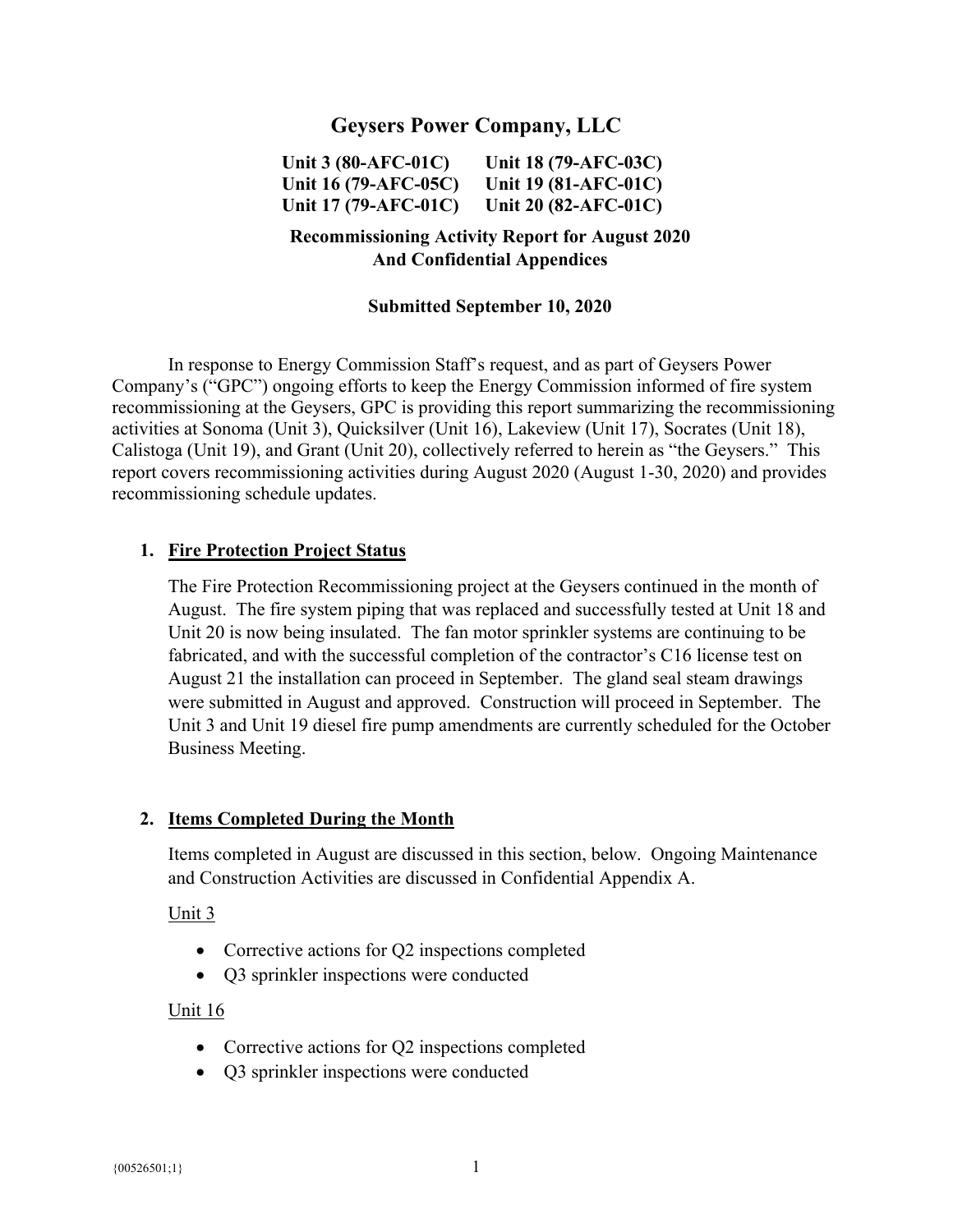## Unit 17

- Corrective actions for Q2 inspections completed
- Q3 sprinkler inspections were conducted

## Unit 18

- Corrective actions for Q2 inspections completed
- Q3 sprinkler inspections were conducted

## Unit 19

- Corrective actions for Q2 inspections completed
- Q3 sprinkler inspections were conducted

### Unit 20

- Corrective actions for Q2 inspections completed
- Q3 sprinkler inspections were conducted

## **3. Schedule of Items to be Completed**

A schedule with items to be completed and the timing is set forth in Confidential Appendix B.

#### **4. Construction Submittals Pending Approval**

A schedule for the construction submittals pending approval is set forth in Confidential Appendix B.

## **5. Listing of Complaints, Notices of Violations, Official Warnings and Citations**

No complaints, notices of violation, official warnings or citations were received during the reporting period.

# **6. Documents Required by Specific Conditions (If Any) to be Submitted Along With Each Report**

No documents were required to be submitted with this recommissioning report.